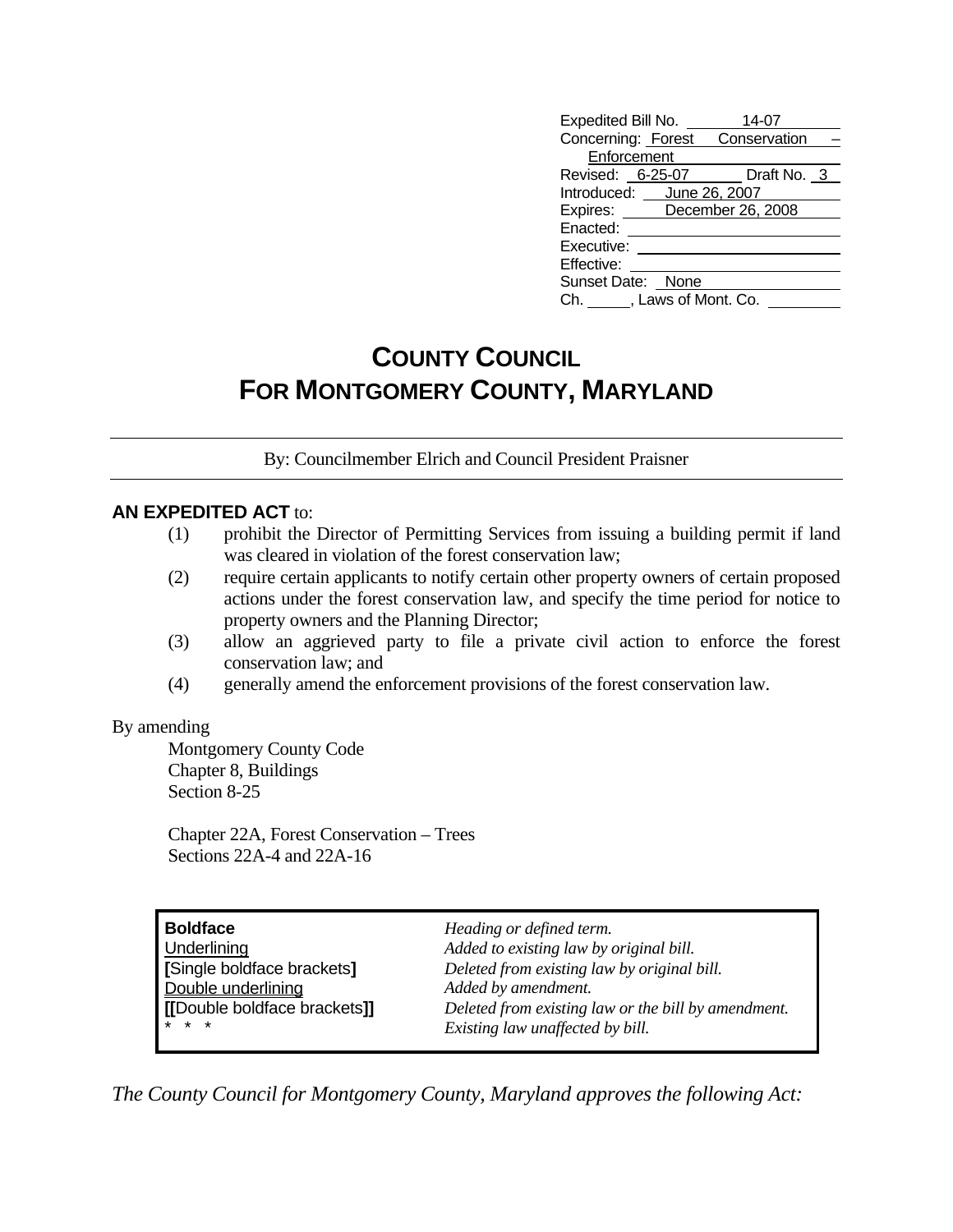## 1 **Sec. 1. Section 8-25 is amended as follows:**

- 2 **8-25. Permits.**
- 3 (a) *Action on application.* The Director must examine or cause to be 4 examined each application for a building permit or an amendment to a 5 permit within a reasonable time after the application is filed. If the 6 application or the plans do not conform to all requirements of this 7 Chapter, the Director must reject the application in writing and specify 8 the reasons for rejecting it. If the proposed work conforms to all 9 requirements of this Chapter and all other applicable laws and 10 regulations, including Chapter 22A, the Director must issue a permit for 11 the work as soon as practicable.
- 13 (c) **[**Reserved.**]** *Compliance with forest conservation law.* The Director 14 must not issue a permit for any structure that would be located on, in, or 15 under land from which any tree or other woody plant has been cut, 16 cleared, or graded in violation of Chapter 22A.
- $17$  \* \* \*
- 18 **Sec. 2. Section 22A-4 is amended as follows:**

 $12$  \* \* \*

- 19 **22A-4. Applicability.**
- $20$  \* \* \*

21 Any person who expects to cut, clear, or grade more than 5000 square feet of 22 forest or any champion tree, and who believes that the cutting, clearing, or grading is 23 exempt under Section 22A-5, 22A-6, 22A-7, or 22A-8, must notify the Planning 24 Director and the owner of any adjoining or confronting property in writing at least 10 25 days before performing any cutting, clearing, or grading, and seek confirmation from 26 the Director that the cutting, clearing, or grading is in fact exempt from Article II. 27 Failing to notify the Director and any property owner entitled to notice as required by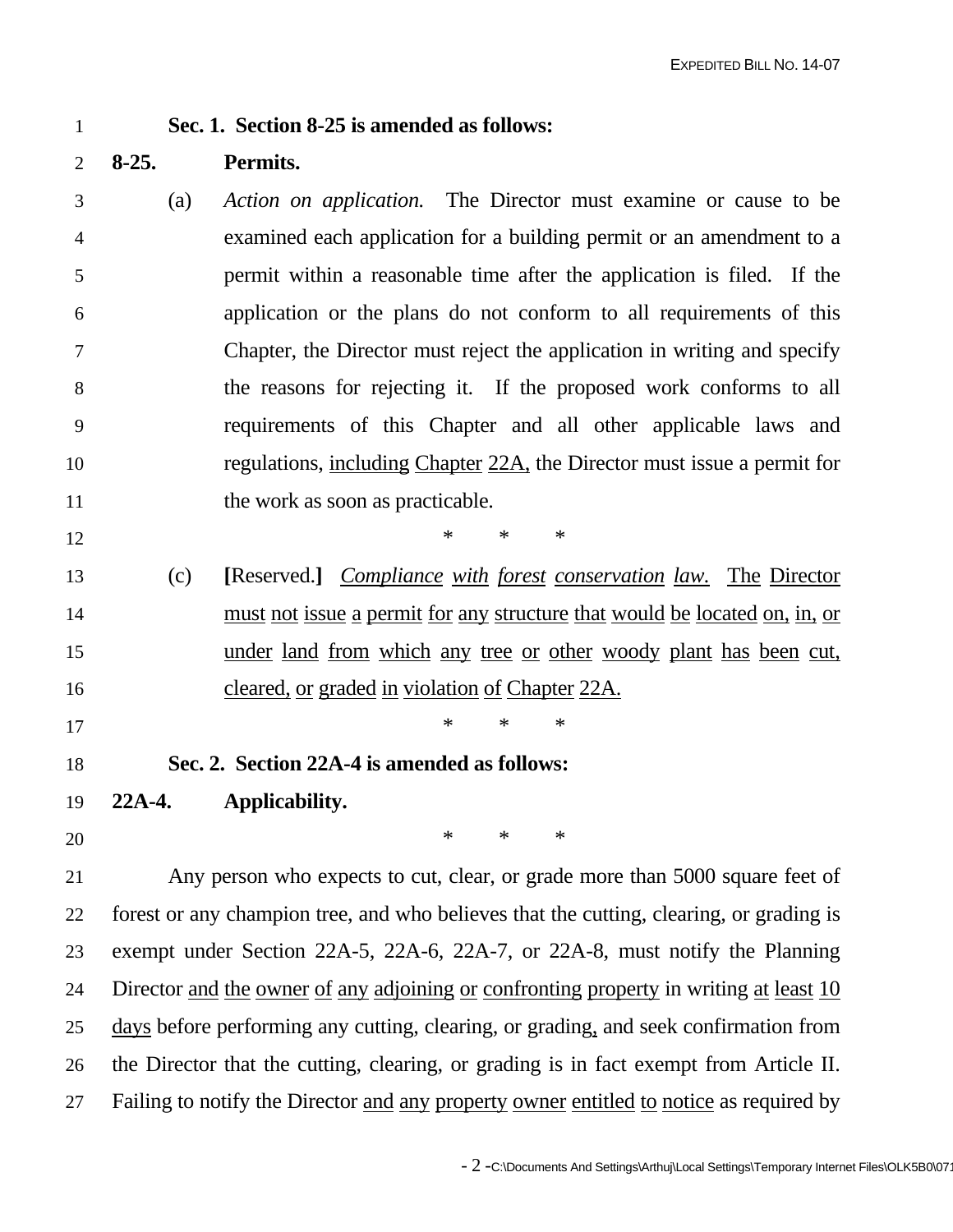28 this Section, or performing any cutting, clearing, or grading before the Director 29 confirms that an exemption applies, is a violation of this Chapter.

30  $*$  \* \* \*

# 31 **Sec. 3. Section 22A-16 is amended as follows:**

# 32 **22A-16. Penalties and other remedies.**

- 33 (a) *Class A violation.* Violation of this Chapter or any regulations adopted 34 under it is a Class A civil or criminal violation. Notwithstanding 35 Section 1-19, the maximum civil fine is \$1,000. Each day a violation 36 continues is a separate violation under this Chapter.
- 37 (b) *Enforcement authority.* The Maryland-National Capital Park and 38 Planning Commission has primary enforcement authority under this 39 Chapter. **[**Administrative**]** The Planning Director may initiate 40 administrative enforcement actions **[**are to be initiated by the Planning 41 Director in accordance with**]** under this Article.
- 42 (c) *Civil and criminal actions.* The Commission may bring any civil or 43 criminal action that the County may bring under Sections 1-18, 1-19, 44 and 1-20 to enforce this Chapter or any regulation adopted under it. The 45 Commission may also bring a civil action to enforce a forest 46 conservation plan and any associated agreements and restrictions or to 47 enforce an administrative order. These remedies are in addition to:
- 48 (1) any remedy that the Commission or County may initiate under 49 state or County law to enforce the terms of a regulatory approval 50 which incorporates a forest conservation plan; and
- 51 (2) any private civil remedy available under subsection (d).
- 52 (d) *Private civil action.* An aggrieved person may file a civil action in any 53 court with jurisdiction to enforce this Chapter or any forest conservation 54 plan, administrative order, or other regulatory approval under it. An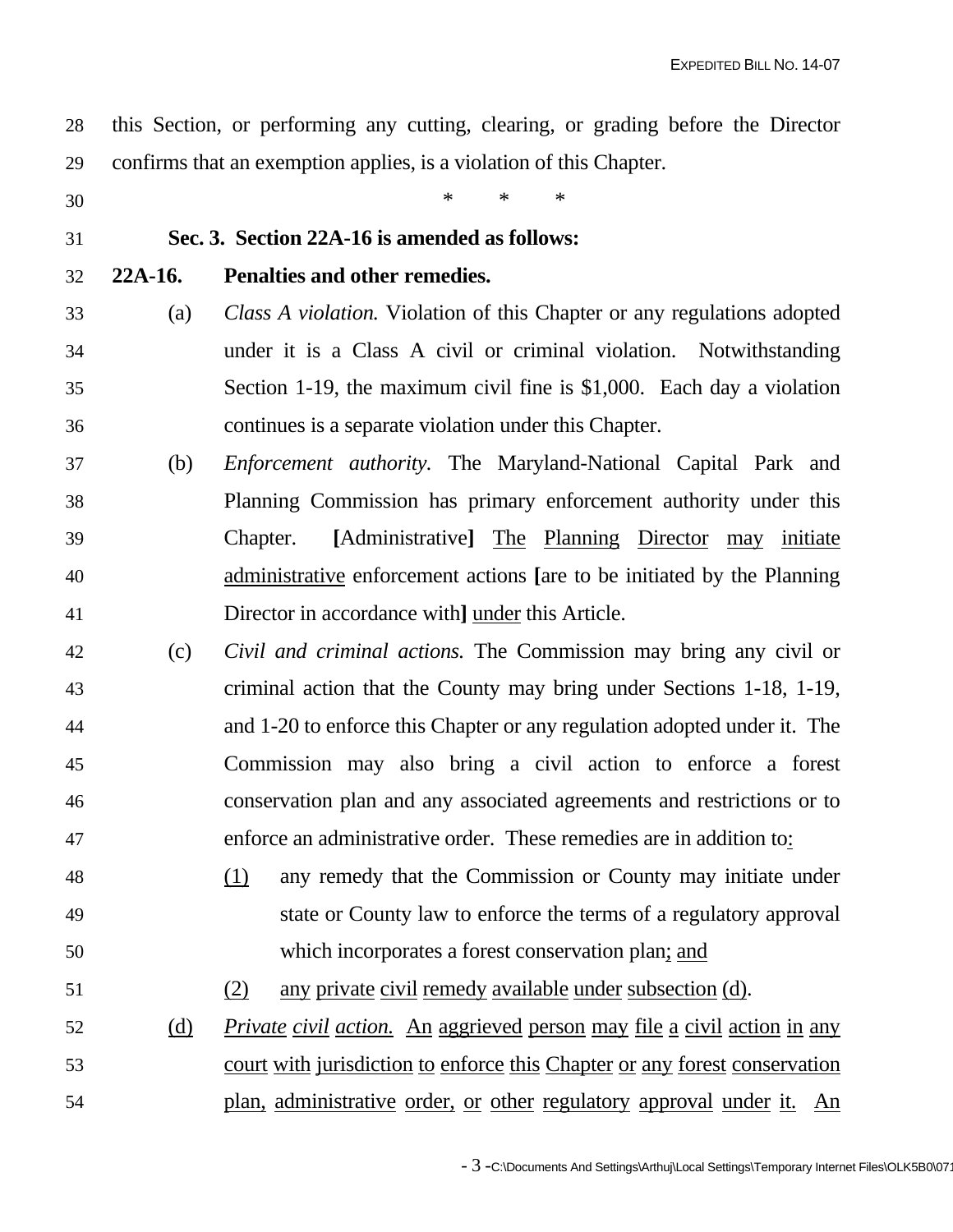| 55       |                                                   |                                                                                  |                  |      | aggrieved person includes the owner of any adjoining or confronting                    |  |  |
|----------|---------------------------------------------------|----------------------------------------------------------------------------------|------------------|------|----------------------------------------------------------------------------------------|--|--|
| 56       |                                                   | In an action filed under this subsection, the court may<br>property.             |                  |      |                                                                                        |  |  |
| 57       |                                                   | temporarily or permanently enjoin any violation or imminent violation            |                  |      |                                                                                        |  |  |
| 58       |                                                   | <u>of County law, order any person to correct any violation of County law,</u>   |                  |      |                                                                                        |  |  |
| 59       |                                                   | award damages to any person entitled to them by law, remand the                  |                  |      |                                                                                        |  |  |
| 60       |                                                   | <u>matter to the Board for any necessary action under this Chapter, or order</u> |                  |      |                                                                                        |  |  |
| 61       |                                                   | any other appropriate remedy. In an action filed under this subsection,          |                  |      |                                                                                        |  |  |
| 62       |                                                   | an aggrieved person may challenge the factual basis of any order or              |                  |      |                                                                                        |  |  |
| 63       |                                                   | <u>decision by the Director if the person shows that the order or decision</u>   |                  |      |                                                                                        |  |  |
| 64       | was:                                              |                                                                                  |                  |      |                                                                                        |  |  |
| 65       | (1)                                               |                                                                                  |                  |      | <u>based on materially false, misleading, inaccurate, or incomplete</u>                |  |  |
| 66       |                                                   | information; or                                                                  |                  |      |                                                                                        |  |  |
| 67       | (2)                                               |                                                                                  |                  |      | <u>taken without proper notice to any person who was entitled to</u>                   |  |  |
| 68       |                                                   | notice under this Chapter.                                                       |                  |      |                                                                                        |  |  |
| 69       | $[(d)]$ (e)                                       | $\ast$                                                                           | $\ast$<br>$\ast$ |      |                                                                                        |  |  |
| 70       | $[(e)]$ $(f)$                                     | $\ast$                                                                           | $\ast$<br>$\ast$ |      |                                                                                        |  |  |
| 71       | Sec. 2.                                           |                                                                                  |                  |      | <b>Expedited Effective Date.</b> The Council declares that this                        |  |  |
| 72       |                                                   |                                                                                  |                  |      | legislation is necessary for the immediate protection of the public interest. This Act |  |  |
| 73       | takes effect on the date on which it becomes law. |                                                                                  |                  |      |                                                                                        |  |  |
| 74       | Approved:                                         |                                                                                  |                  |      |                                                                                        |  |  |
| 75       |                                                   |                                                                                  |                  |      |                                                                                        |  |  |
| 76       |                                                   |                                                                                  |                  |      |                                                                                        |  |  |
|          | Marilyn J. Praisner, President, County Council    |                                                                                  |                  | Date |                                                                                        |  |  |
| 77<br>78 | Approved:                                         |                                                                                  |                  |      |                                                                                        |  |  |
| 79       |                                                   |                                                                                  |                  |      |                                                                                        |  |  |
|          | Isiah Leggett, County Executive                   |                                                                                  |                  |      | Date                                                                                   |  |  |